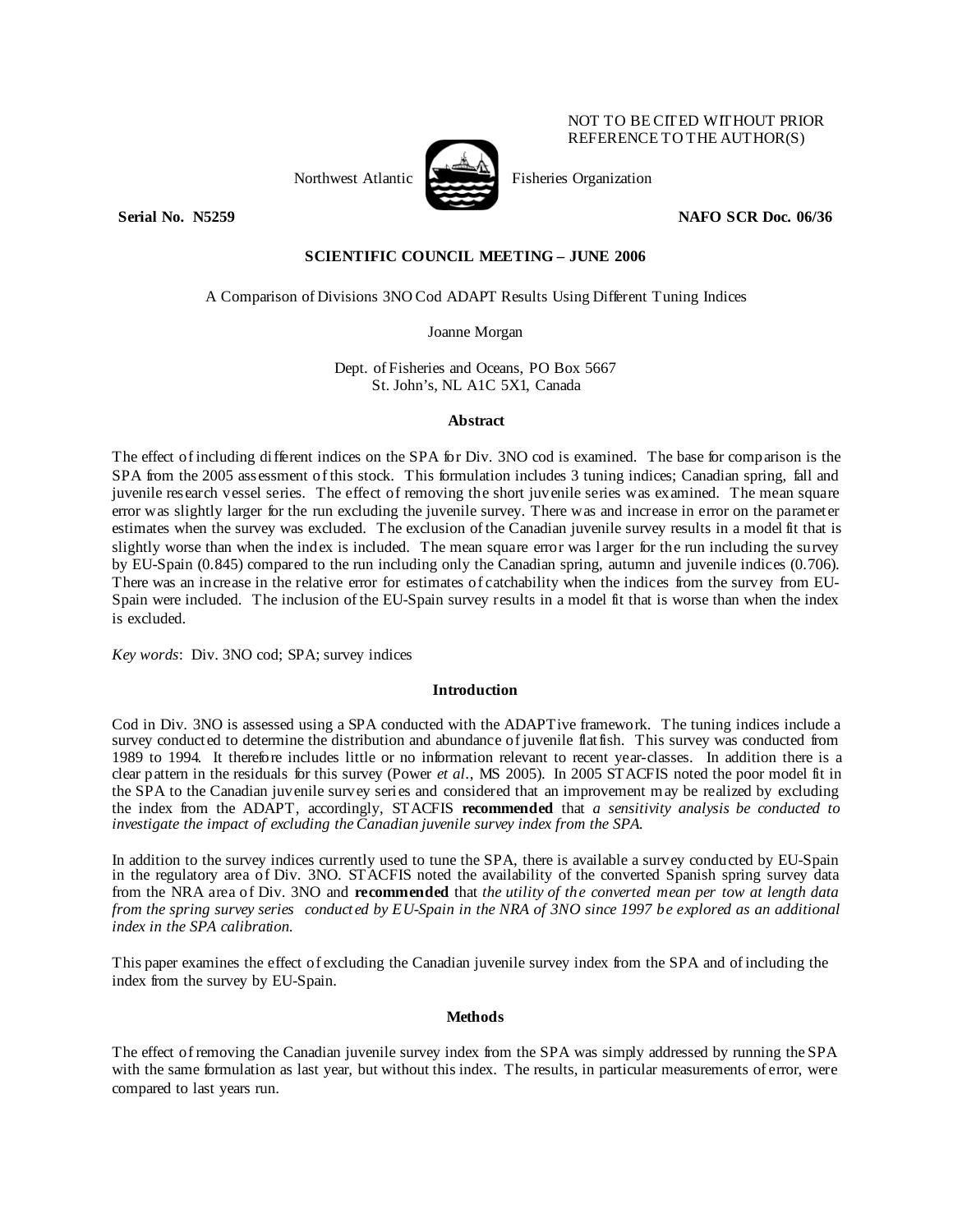To examine the impact of including the surveys conducted by EU-Spain, catch-at-age in this survey was first constructed. The mean numbers per to at length from the survey by EU-Spain were applied to annual age length keys from the Canadian spring survey of Div. 3NO. These mean numbers per tow at age were then included as an additional index in the SPA with the same formulation as last year.

#### **Results and Discussion**

#### **Juvenile Survey**

The mean square error was slightly larger for the run excluding the juvenile survey (Table 1). This is because although there is a clear pattern in the residuals from fit to the juvenile survey, the size of those residuals is small compared to the spring and fall survey (Fig. 1 and Fig. 2). The pattern and size of the residuals for the spring and fall survey are unaffected by the presence of the juvenile survey (Fig. 3). The sum of the square of the residuals for the residuals only from those two surveys is 221.9 when the juvenile survey is included and 221.3 when the juvenile survey is not included.

Although there was little difference in the mean square error or residual pattern for runs with and without the juvenile survey there was and increase in error on the parameter estimates when the survey was excluded (Table 1). This was true for every estimate, both population numbers and catchabilities. The relative error on the population number estimates is on average 13% higher and on the catchabilities 7% higher.

Estimates of total 2+ population numbers were very similar for both runs as were estimates of recruitment at age 2 (Fig. 4).

The exclusion of the Canadian juvenile survey results in a model fit that is slightly worse than when the index is included.

## **EU-Spain Survey**

The numbers at age produced from the survey by EU-Spain are given in Table 2 and Fig. 5. The survey index as a whole was much higher in 2001 and this is reflected in much greater numbers at age in that year.

The mean square error was larger for the run including the survey by EU-Spain (0.845) compared to the run including only the Canadian spring, autumn and juvenile indices (0.706) (Table 3). There is no clear pattern in the residuals from the survey from EU-Spain but the magnitude of these residuals was generally higher than from the other surveys (Fig. 6).

There was an increase in the relative error for all estimates of catchability when the indices from the survey from EU-Spain were included (Table 3). The relative error on the estimates of catchability was on average 9% higher.

The inclusion of the survey from EU-Spain does not result in a different perception of the overall trend in population size (Fig. 7). There are however some differences in the most recent years. Total population numbers and recruitment are both higher for the run including the survey by EU-Spain in the last two years. Much of the difference in 2+ population size in 2004 and 2005 comes from the higher estimate for age 2 in 2004 and age 3 in 2005 for the run including the survey by EU-Spain.

The inclusion of the EU-Spain survey results in a model fit that is worse than when the index is excluded.

### **References**

González-Troncoso, D., González, C. and Paz, X. 2006 Atlantic cod and yellowtail flounder Indices from the Spanish survey conducted in Divisions 3NO of the NAFO Regulatory Area. *NAFO SCR Doc*., No. 13, Serial No. N5228, 27 p.

Power, D., B.P. Healey, E.F. Murphy, J. Brattey, and K. Dwyer. MS 2005. An assessment of the cod stock in NAFO Divisions 3NO. *NAFO SCR Doc*., No. 67, Serial No. N5154, 40 p.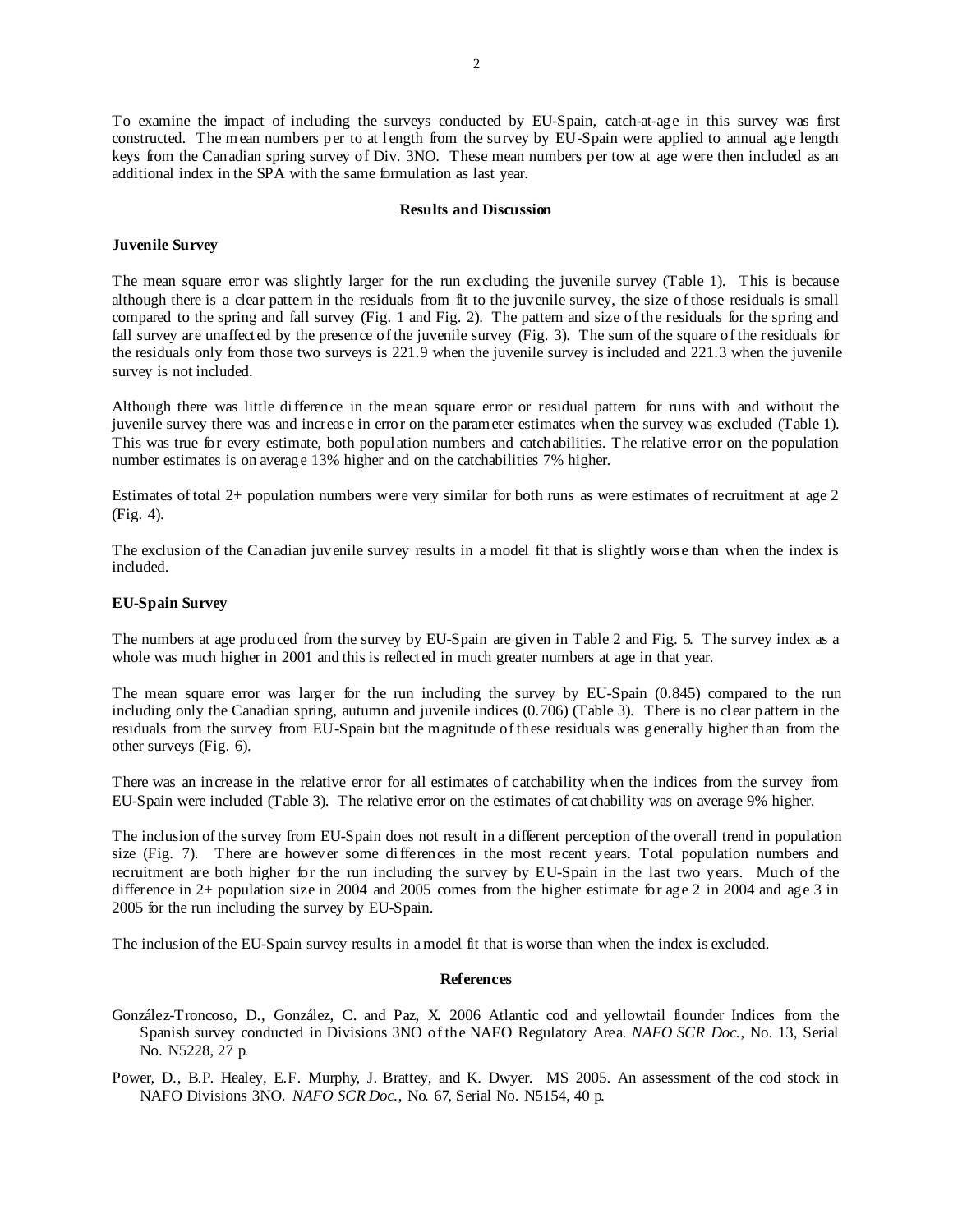Table 1 Results of ADAPT runs including and excluding the juvenile survey as a tuning index. Parameter estimates and relative error and relative bias are shown.

| AF FROAINIATE STATISTICS ASSOINTING EINEANT T<br><b>NEAR SOLUTION</b> |              |                |       |           | <b>NEAR SOLUTION</b>       |              | AF FROAINIATE STATISTICS ASSONITING EINEA |           |  |  |
|-----------------------------------------------------------------------|--------------|----------------|-------|-----------|----------------------------|--------------|-------------------------------------------|-----------|--|--|
| ORTHOGONALITY OFFSET<br>0.001103                                      |              |                |       |           | ORTHOGONALITY OFFSET       |              |                                           |           |  |  |
| MEAN SQUARE RESIDUALS<br>0.706305                                     |              |                |       |           | MEAN SQUARE RESIDUALS      |              |                                           |           |  |  |
| Est.<br>Parameter<br>--------                                         |              | Rel. Err.<br>. |       | Rel. Bias | Parameter Est.<br>-------- |              | Rel. Err.                                 | Rel. Bias |  |  |
| N[199412]                                                             | $8.92E + 01$ |                | 0.806 | 0.179     | N[199412] 9.86E+01         |              | 0.967                                     | 0.266     |  |  |
| N[199512]                                                             | $5.36E + 01$ |                | 0.502 | 0.102     | N[199512] 4.49E+01         |              | 0.652                                     | 0.171     |  |  |
| N[199612]                                                             | $3.21E + 01$ |                | 0.378 | 0.067     | N[1996 12] 2.95E + 01      |              | 0.478                                     | 0.105     |  |  |
| N[199712]                                                             | $6.83E + 01$ |                | 0.344 | 0.058     | N[199712] 5.49E+01         |              | 0.422                                     | 0.086     |  |  |
| N[199812]                                                             | $9.55E + 01$ |                | 0.36  | 0.063     | N[1998 12] 8.15E + 01      |              | 0.431                                     | 0.089     |  |  |
| N[199912]                                                             | 4.76E+01     |                | 0.377 | 0.066     | N[1999 12] 4.55E + 01      |              | 0.427                                     | 0.084     |  |  |
| N[200012]                                                             | $5.23E + 01$ |                | 0.328 | 0.052     | N[2000 12] 4.37E + 01      |              | 0.375                                     | 0.067     |  |  |
| N[200112]                                                             | $4.62E + 02$ |                | 0.302 | 0.045     | N[200112] 4.00E+02         |              | 0.344                                     | 0.058     |  |  |
| N[200212]                                                             | $2.20E + 02$ |                | 0.296 | 0.044     | N[200212]                  | 1.99E+02     | 0.329                                     | 0.055     |  |  |
| N[200312]                                                             | $3.13E + 01$ |                | 0.297 | 0.043     | N[200312] 2.78E+01         |              | 0.329                                     | 0.054     |  |  |
| N[200412]                                                             | $3.89E + 01$ |                | 0.315 | 0.046     | N[2004 12] 3.35E + 01      |              | 0.356                                     | 0.059     |  |  |
| N[20053]                                                              | $7.01E + 02$ |                | 0.617 | 0.201     | N[20053]                   | $6.84E + 02$ | 0.651                                     | 0.224     |  |  |
| N[20054]                                                              | $2.65E+02$   |                | 0.478 | 0.117     | N[20054]                   | $2.58E + 02$ | 0.505                                     | 0.131     |  |  |
| N[20055]                                                              | $1.48E + 02$ |                | 0.525 | 0.128     | N[20055]                   | $1.42E + 02$ | 0.557                                     | 0.146     |  |  |
| N[20056]                                                              | $1.86E + 02$ |                | 0.533 | 0.134     | N[20056]                   | $1.77E + 02$ | 0.567                                     | 0.153     |  |  |
| N[20057]                                                              | 4.13E+02     |                | 0.509 | 0.12      | N[20057]                   | $3.87E + 02$ | 0.544                                     | 0.139     |  |  |
| N[20058]                                                              | $5.33E+02$   |                | 0.439 | 0.087     | N[20058]                   | $4.96E + 02$ | 0.472                                     | 0.103     |  |  |
| N[20059]                                                              | $1.71E+02$   |                | 0.42  | 0.079     | N[20059]                   | $1.58E + 02$ | 0.454                                     | 0.095     |  |  |
| N[200510]                                                             | $2.57E+01$   |                | 0.349 | 0.06      | N[2005 10] 2.37E + 01      |              | 0.377                                     | 0.072     |  |  |
| N[200511]                                                             | 8.98E+01     |                | 0.335 | 0.051     | N[2005 11] 8.20E+01        |              | 0.366                                     | 0.062     |  |  |
| N[200512]                                                             | $6.61E + 01$ |                | 0.324 | 0.048     | N[2005 12] 6.04E + 01      |              | 0.355                                     | 0.058     |  |  |
| spring 2                                                              | 1.13E-03     |                | 0.19  | 0.008     | spring 2                   | 1.15E-03     | 0.201                                     | 0.008     |  |  |
| spring 3                                                              | 1.41 E-03    |                | 0.189 | 0.008     | spring 3                   | 1.44E-03     | 0.199                                     | 0.009     |  |  |
| spring 4                                                              | 6.81E-04     |                | 0.19  | 0.009     | spring 4                   | 7.00E-04     | 0.201                                     | 0.009     |  |  |
| spring 5                                                              | 4.38E-04     |                | 0.193 | 0.01      | spring 5                   | 4.54E-04     | 0.204                                     | 0.01      |  |  |
| spring $6$                                                            | 3.07E-04     |                | 0.196 | 0.012     | spring $6$                 | $3.21E - 04$ | 0.208                                     | 0.011     |  |  |
| spring 7                                                              | 3.20E-04     |                | 0.2   | 0.013     | spring 7                   | 3.37E-04     | 0.213                                     | 0.013     |  |  |
| spring 8                                                              | 3.38E-04     |                | 0.205 | 0.015     | spring 8                   | 3.59E-04     | 0.219                                     | 0.016     |  |  |
| spring 9                                                              | 3.94E-04     |                | 0.208 | 0.018     | spring 9                   | 4.20E-04     | 0.225                                     | 0.019     |  |  |
| spring 10                                                             | 4.86E-04     |                | 0.213 | 0.022     | spring 10                  | 5.20E-04     | 0.232                                     | 0.026     |  |  |
| fall 2                                                                | 1.10E-03     |                | 0.229 | 0.013     | fall $2$                   | $1.13E - 03$ | 0.241                                     | 0.014     |  |  |
| fall 3                                                                | 1.12E-03     |                | 0.227 | 0.014     | fall $3$                   | 1.16E-03     | 0.24                                      | 0.015     |  |  |
| fall 4                                                                | 8.95E-04     |                | 0.232 | 0.016     | fall $4$                   | $9.34E - 04$ | 0.245                                     | 0.017     |  |  |
| fall 5                                                                | 7.69E-04     |                | 0.237 | 0.018     | fall $5$                   | 8.13E-04     | 0.251                                     | 0.019     |  |  |
| fall 6                                                                | 6.65E-04     |                | 0.242 | 0.021     | fall 6                     | 7.11E-04     | 0.258                                     | 0.021     |  |  |
| fall 7                                                                | 4.22E-04     |                | 0.249 | 0.024     | fall $7$                   | 4.58E-04     | 0.267                                     | 0.025     |  |  |
| fall 8                                                                | 3.87E-04     |                | 0.255 | 0.027     | fall $8$                   | 4.24E-04     | 0.276                                     | 0.029     |  |  |
| fall 9                                                                | 3.23E-04     |                | 0.267 | 0.032     | fall $9$                   | 3.56E-04     | 0.292                                     | 0.037     |  |  |
| fall 10                                                               | 4.34E-04     |                | 0.283 | 0.044     | fall 10                    | 4.76E-04     | 0.312                                     | 0.055     |  |  |
| juvenile 2                                                            | $3.61E-03$   |                | 0.346 | 0.053     |                            |              |                                           |           |  |  |
| juvenile 3                                                            | 1.89E-03     |                | 0.345 | 0.053     |                            |              |                                           |           |  |  |
| juvenile 4                                                            | 1.37E-03     |                | 0.347 | 0.054     |                            |              |                                           |           |  |  |
| juvenile 5                                                            | 1.13E-03     |                | 0.348 | 0.053     |                            |              |                                           |           |  |  |
| juvenile 6                                                            | 8.30E-04     |                | 0.351 | 0.051     |                            |              |                                           |           |  |  |
| juvenile 7                                                            | 6.16E-04     |                | 0.357 | 0.052     |                            |              |                                           |           |  |  |
| juvenile 8                                                            | 4.91 E-04    |                | 0.362 | 0.055     |                            |              |                                           |           |  |  |
| juvenile 9                                                            | 3.17E-04     |                | 0.369 | 0.062     |                            |              |                                           |           |  |  |
| juvenile 10                                                           | 2.82E-04     |                | 0.381 | 0.076     |                            |              |                                           |           |  |  |
|                                                                       |              |                |       |           |                            |              |                                           |           |  |  |

| With Juvenile survey<br><b>NEAR SOLUTION</b> |                 | APPROXIMATE STATISTICS ASSUMING LINEARITY |                       |                            | Without Juvenile survey<br>APPROXIMATE STATISTICS ASSUMING LINEARITY<br><b>NEAR SOLUTION</b><br>0.000844 |           |           |  |  |  |  |
|----------------------------------------------|-----------------|-------------------------------------------|-----------------------|----------------------------|----------------------------------------------------------------------------------------------------------|-----------|-----------|--|--|--|--|
| ORTHOGONALITY OFFSET                         |                 |                                           | 0.001103              |                            | ORTHOGONALITY OFFSET<br>MEAN SQUARE RESIDUALS                                                            |           |           |  |  |  |  |
|                                              |                 | MEAN SQUARE RESIDUALS                     | 0.706305              |                            |                                                                                                          |           | 0.784918  |  |  |  |  |
| Parameter                                    | Est.<br>------- | Rel. Err.<br>--------                     | Rel. Bias<br>-------- | Parameter Est.<br>-------- | --------                                                                                                 | Rel. Err. | Rel. Bias |  |  |  |  |
| N[199412]                                    | $8.92E + 01$    | 0.806                                     | 0.179                 | N[1994 12] 9.86E + 01      |                                                                                                          | 0.967     | 0.266     |  |  |  |  |
| N[199512]                                    | $5.36E + 01$    | 0.502                                     | 0.102                 | N[199512] 4.49E+01         |                                                                                                          | 0.652     | 0.171     |  |  |  |  |
| N[199612]                                    | $3.21E + 01$    | 0.378                                     | 0.067                 | N[1996 12] 2.95E + 01      |                                                                                                          | 0.478     | 0.105     |  |  |  |  |
| N[199712]                                    | $6.83E + 01$    | 0.344                                     | 0.058                 | N[199712] 5.49E+01         |                                                                                                          | 0.422     | 0.086     |  |  |  |  |
| N[199812]                                    | $9.55E + 01$    | 0.36                                      | 0.063                 | N[1998 12] 8.15E + 01      |                                                                                                          | 0.431     | 0.089     |  |  |  |  |
| N[199912]                                    | $4.76E + 01$    | 0.377                                     | 0.066                 | N[199912] 4.55E+01         |                                                                                                          | 0.427     | 0.084     |  |  |  |  |
| N[200012]                                    | $5.23E + 01$    | 0.328                                     | 0.052                 | N[2000 12] 4.37E + 01      |                                                                                                          | 0.375     | 0.067     |  |  |  |  |
| N[200112]                                    | $4.62E + 02$    | 0.302                                     | 0.045                 | N[200112] 4.00E+02         |                                                                                                          | 0.344     | 0.058     |  |  |  |  |
| N[200212]                                    | $2.20E+02$      | 0.296                                     | 0.044                 | N[2002 12] 1.99E + 02      |                                                                                                          | 0.329     | 0.055     |  |  |  |  |
| N[200312]                                    | $3.13E + 01$    | 0.297                                     | 0.043                 | N[2003 12] 2.78E+01        |                                                                                                          | 0.329     | 0.054     |  |  |  |  |
| N[200412]                                    | $3.89E + 01$    | 0.315                                     | 0.046                 | N[2004 12] 3.35E + 01      |                                                                                                          | 0.356     | 0.059     |  |  |  |  |
| N[20053]                                     | $7.01E + 02$    | 0.617                                     | 0.201                 | N[20053]                   | $6.84E + 02$                                                                                             | 0.651     | 0.224     |  |  |  |  |
| N[20054]                                     | $2.65E+02$      | 0.478                                     | 0.117                 | N[20054]                   | $2.58E + 02$                                                                                             | 0.505     | 0.131     |  |  |  |  |
| N[20055]                                     | $1.48E + 02$    | 0.525                                     | 0.128                 | N[20055]                   | $1.42E + 02$                                                                                             | 0.557     | 0.146     |  |  |  |  |
| N[20056]                                     | $1.86E + 02$    | 0.533                                     | 0.134                 | N[20056]                   | $1.77E + 02$                                                                                             | 0.567     | 0.153     |  |  |  |  |
| N[20057]                                     | 4.13E+02        | 0.509                                     | 0.12                  | N[20057]                   | $3.87E + 02$                                                                                             | 0.544     | 0.139     |  |  |  |  |
| N[20058]                                     | $5.33E+02$      | 0.439                                     | 0.087                 | N[20058]                   | $4.96E + 02$                                                                                             | 0.472     | 0.103     |  |  |  |  |
| N[20059]                                     | $1.71E+02$      | 0.42                                      | 0.079                 | N[20059]                   | $1.58E + 02$                                                                                             | 0.454     | 0.095     |  |  |  |  |
| N[200510]                                    | $2.57E + 01$    | 0.349                                     | 0.06                  | N[2005 10] 2.37E+01        |                                                                                                          | 0.377     | 0.072     |  |  |  |  |
| N[200511]                                    | $8.98E + 01$    | 0.335                                     | 0.051                 | N[2005 11] 8.20E+01        |                                                                                                          | 0.366     | 0.062     |  |  |  |  |
| N[200512]                                    | $6.61E + 01$    | 0.324                                     | 0.048                 | N[200512]                  | $6.04E + 01$                                                                                             | 0.355     | 0.058     |  |  |  |  |
| spring 2                                     | 1.13E-03        | 0.19                                      | 0.008                 | spring 2                   | 1.15E-03                                                                                                 | 0.201     | 0.008     |  |  |  |  |
| spring 3                                     | 1.41 E-03       | 0.189                                     | 0.008                 | spring $3$                 | 1.44E-03                                                                                                 | 0.199     | 0.009     |  |  |  |  |
| spring 4                                     | $6.81E-04$      | 0.19                                      | 0.009                 | spring 4                   | 7.00E-04                                                                                                 | 0.201     | 0.009     |  |  |  |  |
| spring 5                                     | 4.38E-04        | 0.193                                     | 0.01                  | spring 5                   | 4.54E-04                                                                                                 | 0.204     | 0.01      |  |  |  |  |
| spring 6                                     | 3.07E-04        | 0.196                                     | 0.012                 | spring 6                   | 3.21E-04                                                                                                 | 0.208     | 0.011     |  |  |  |  |
| spring 7                                     | 3.20E-04        | 0.2                                       | 0.013                 | spring 7                   | 3.37E-04                                                                                                 | 0.213     | 0.013     |  |  |  |  |
| spring 8                                     | 3.38E-04        | 0.205                                     | 0.015                 | spring 8                   | 3.59E-04                                                                                                 | 0.219     | 0.016     |  |  |  |  |
| spring 9                                     | 3.94E-04        | 0.208                                     | 0.018                 | spring 9                   | 4.20E-04                                                                                                 | 0.225     | 0.019     |  |  |  |  |
| spring 10                                    | 4.86E-04        | 0.213                                     | 0.022                 | spring 10                  | 5.20E-04                                                                                                 | 0.232     | 0.026     |  |  |  |  |
| fall 2                                       | 1.10E-03        | 0.229                                     | 0.013                 | fall $2$                   | $1.13E - 03$                                                                                             | 0.241     | 0.014     |  |  |  |  |
| fall 3                                       | 1.12E-03        | 0.227                                     | 0.014                 | fall $3$                   | 1.16E-03                                                                                                 | 0.24      | 0.015     |  |  |  |  |
| fall 4                                       | 8.95E-04        | 0.232                                     | 0.016                 | fall $4$                   | 9.34E-04                                                                                                 | 0.245     | 0.017     |  |  |  |  |
| fall 5                                       | 7.69E-04        | 0.237                                     | 0.018                 | fall $5$                   | 8.13E-04                                                                                                 | 0.251     | 0.019     |  |  |  |  |
| fall 6                                       | 6.65E-04        | 0.242                                     | 0.021                 | fall $6$                   | 7.11E-04                                                                                                 | 0.258     | 0.021     |  |  |  |  |
| fall 7                                       | 4.22E-04        | 0.249                                     | 0.024                 | fall $7$                   | 4.58E-04                                                                                                 | 0.267     | 0.025     |  |  |  |  |
| fall 8                                       | 3.87E-04        | 0.255                                     | 0.027                 | fall $8$                   | 4.24E-04                                                                                                 | 0.276     | 0.029     |  |  |  |  |
| fall 9                                       | 3.23E-04        | 0.267                                     | 0.032                 | fall $9$                   | 3.56E-04                                                                                                 | 0.292     | 0.037     |  |  |  |  |
| fall 10                                      | 4.34E-04        | 0.283                                     | 0.044                 | fall $10$                  | 4.76E-04                                                                                                 | 0.312     | 0.055     |  |  |  |  |
| $\ldots$                                     | 2.015.02        | 0.24C                                     | 0.052                 |                            |                                                                                                          |           |           |  |  |  |  |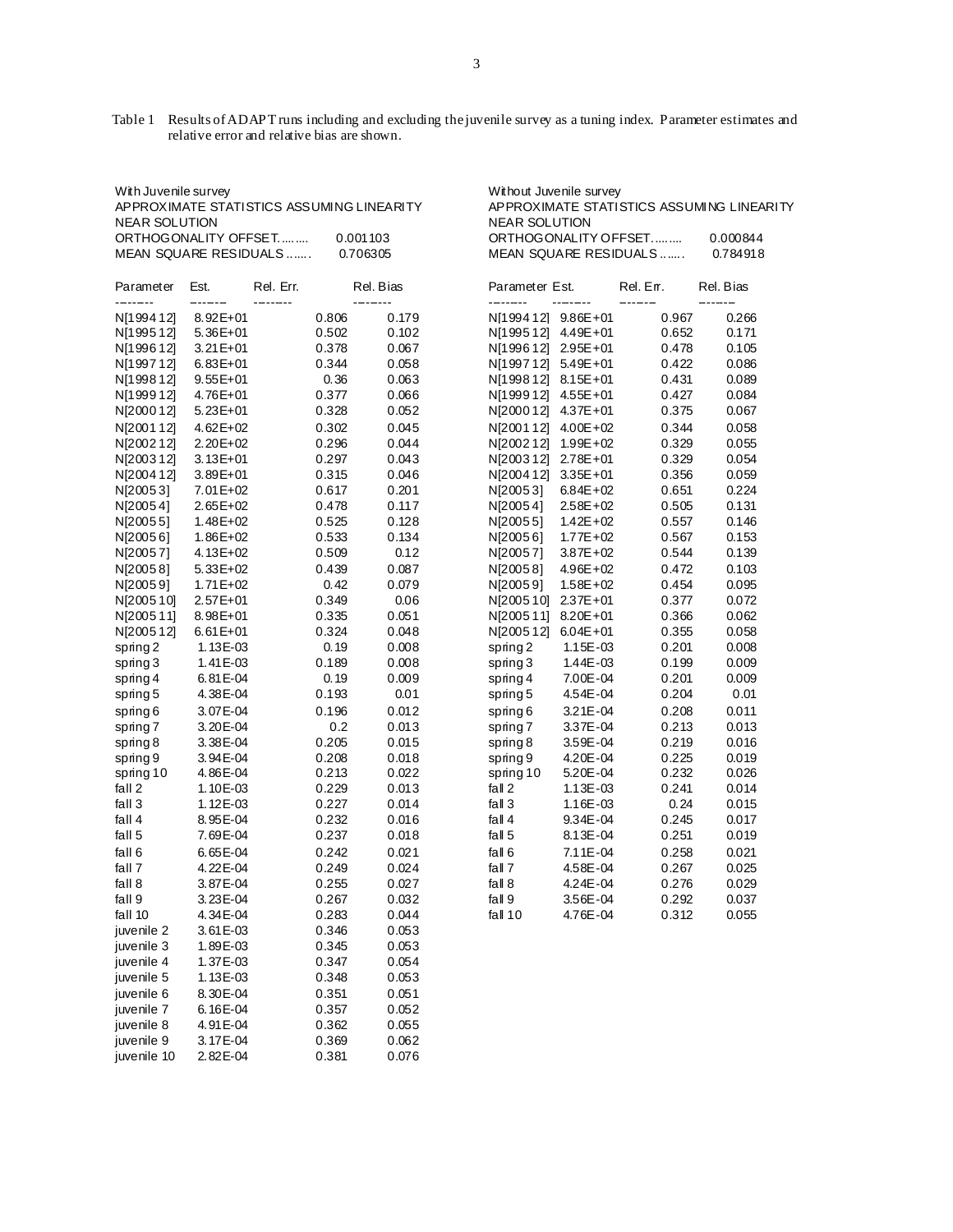|      |       |       |       |       | 4      |       |       |       |       |       | 10    |                |       | 13    |       |
|------|-------|-------|-------|-------|--------|-------|-------|-------|-------|-------|-------|----------------|-------|-------|-------|
| 1997 | 0.000 | 0.000 | 0.004 | 0.610 | 0.320  | 0.219 | 0.204 | 0.444 | 0.153 | 0.003 | 0.000 | 0.007          | 0.000 | 0.000 | 0.002 |
| 1998 | 0.000 | 0.043 | 0.016 | 0.137 | 3.652  | 3.774 | 0.889 | 0.689 | .462  | .392  | 0.169 | 0.149          | 0.000 | 0.000 | 0.000 |
| 1999 | 0.000 | .296  | 3.946 | 2.378 | 0.263  | 0.501 | 0.196 | 0.075 | 0.030 | 0.066 | 0.077 | 0.005          | 0.001 | 0.002 | 0.001 |
| 2000 | 0.000 | 0.255 | 1.378 | 4.367 | .584   | 0.329 | 0.495 | 0.255 | 0.127 | 0.049 | 0.206 | 0.157          | 0.012 | 0.000 | 0.000 |
| 2001 | 0.000 | 0.000 | 0.619 | 9.513 | 21.533 | 8.634 | 0.438 | 0.415 | 0.021 | 0.003 | 0.001 | $0.01^{\circ}$ | 0.029 | 0.007 | 0.000 |
| 2002 | 0.000 | 0.094 | 0.224 | 2.529 | 5.569  | 3.476 | 0.935 | 0.003 | 0.013 | 0.055 | 0.000 | 0.000          | 0.000 | 0.011 | 0.000 |
| 2003 | 0.000 | 0.149 | 0.536 | 0.499 | 0.498  | 1.421 | .289  | 0.217 | 0.010 | 0.010 | 0.012 | 0.000          | 0.000 | 0.012 | 0.010 |
| 2004 | 0.000 | 4.560 | 0.986 | .326  | 0.889  | 0.302 | 0.421 | 0.337 | 0.110 | 0.014 | 0.034 | 0.027          | 0.005 | 0.000 | 0.000 |

Table 2. Numbers at age for Div. 3NO cod derived from survey by EU-Spain. The highlighting simply shows the largest number in each year.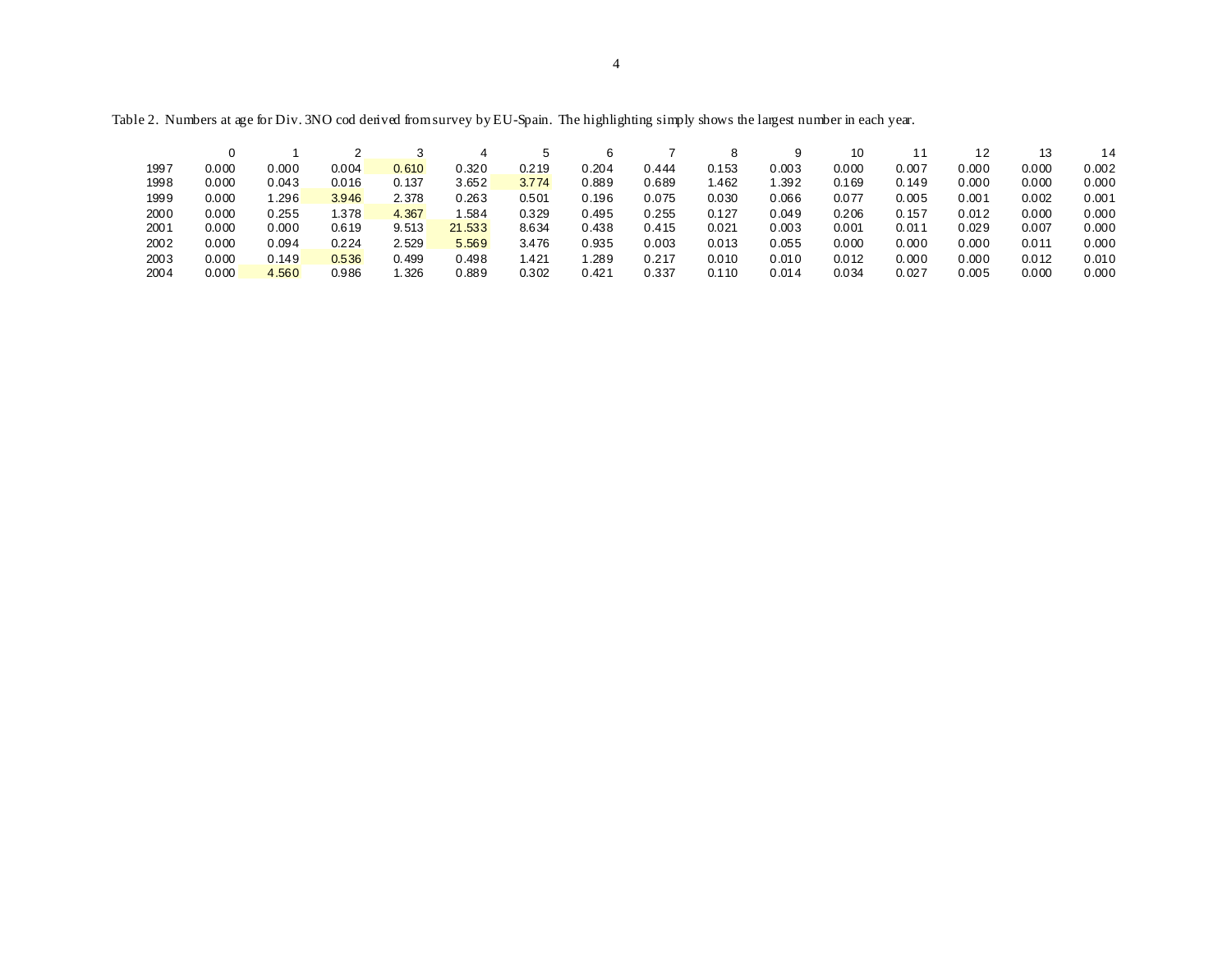Table 3 Results of ADAPT runs excluding and including the EU-Spain survey as a tuning index. Parameter estimates and relative error and relative bias are shown.

| Without EU Spain (as 2005 assessment)<br>APPROXIMATE STATISTICS ASSUMING LINEARITY<br>NEAR SOLUTION |                          |                      |                |                | With EU Spain<br>AP PROXIMATE STATISTICS ASSUMING LINEARITY<br><b>NEAR SOLUTION</b> |                          |                |                |  |  |  |
|-----------------------------------------------------------------------------------------------------|--------------------------|----------------------|----------------|----------------|-------------------------------------------------------------------------------------|--------------------------|----------------|----------------|--|--|--|
| ORTHOGONALITY OFFSET<br>0.001103<br>MEAN SQUARE RESIDUALS<br>0.706305                               |                          |                      |                |                | ORTHOGONALITY OFFSET<br>ME AN SQUARE RESIDUALS                                      | 0.000739<br>0.844808     |                |                |  |  |  |
| Parameter<br>------                                                                                 | Est.<br>------           | Rel. Err.<br>------- |                | Rel. Bias      | Parameter<br>-------                                                                | Est.<br>------           | Rel. En.       | Rel. Bias      |  |  |  |
| N[1994 12]                                                                                          | 8.92E+01                 |                      | 0.806          | 0.179          | N[1994 12]                                                                          | 8.63E+01                 | 0.894          | 0.22           |  |  |  |
| N[1995 12]                                                                                          | 5.36E+01                 |                      | 0.502          | 0.102          | N[1995 12]                                                                          | 5.25E+01                 | 0.551          | 0.123          |  |  |  |
| N[1996 12]                                                                                          | 3.21 E+01                |                      | 0.378          | 0.067          | N[1996 12]                                                                          | $3.15E + 01$             | 0.414          | 0.081          |  |  |  |
| N[1997 12]                                                                                          | $6.83E + 01$             |                      | 0.344          | 0.058          | N[1997 12]                                                                          | 6.70E+01                 | 0.376          | 0.071          |  |  |  |
| N[1998 12]                                                                                          | $9.55E + 01$             |                      | 0.36           | 0.063          | N[1998 12]                                                                          | 9.38E+01                 | 0.394          | 0.076          |  |  |  |
| N[1999 12]                                                                                          | 4.76E+01                 |                      | 0.377          | 0.066          | N[1999 12]                                                                          | 4.69E+01                 | 0.413          | 0.079          |  |  |  |
| N[2000 12]                                                                                          | $5.23E + 01$             |                      | 0.328          | 0.052          | N[2000 12]                                                                          | 5.35E+01                 | 0.336          | 0.056          |  |  |  |
| N[2001 12]                                                                                          | $4.62E + 02$             |                      | 0.302          | 0.045          | N[2001 12]                                                                          | 4.70E+02                 | 0.306          | 0.047          |  |  |  |
| N[2002 12]<br>N[2003 12]                                                                            | 2.20E+02<br>$3.13E + 01$ |                      | 0.296<br>0.297 | 0.044<br>0.043 | N[200212]<br>N[2003 12]                                                             | $2.61E + 02$<br>3.30E+01 | 0.289<br>0.29  | 0.044<br>0.043 |  |  |  |
| N[2004 12]                                                                                          | 3.89E+01                 |                      | 0.315          | 0.046          | N[2004 12]                                                                          | 3.68E+01                 | 0.32           | 0.049          |  |  |  |
| N[2005 3]                                                                                           | 7.01 E+02                |                      | 0.617          | 0.201          | N[20053]                                                                            | $1.43E + 03$             | 0.558          | 0.168          |  |  |  |
| N[2005 4]                                                                                           | 2.65 E+02                |                      | 0.478          | 0.117          | N[20054]                                                                            | 4.85E+02                 | 0.418          | 0.096          |  |  |  |
| N[2005 5]                                                                                           | 1.48 E+02                |                      | 0.525          | 0.128          | N[2005 5]                                                                           | 1.90E+02                 | 0.465          | 0.105          |  |  |  |
| N[2005 6]                                                                                           | 1.86E+02                 |                      | 0.533          | 0.134          | N[20056]                                                                            | 1.52E+02                 | 0.514          | 0.127          |  |  |  |
| N[2005 7]                                                                                           | 4.13E+02                 |                      | 0.509          | 0.12           | N[20057]                                                                            | 3.49E+02                 | 0.491          | 0.115          |  |  |  |
| N[2005 8]                                                                                           | 5.33E+02                 |                      | 0.439          | 0.087          | N[20058]                                                                            | 5.56E+02                 | 0.406          | 0.079          |  |  |  |
| N[2005 9]                                                                                           | $1.71E + 02$<br>2.57E+01 |                      | 0.42           | 0.079          | N[20059]                                                                            | 1.69E+02                 | 0.397          | 0.074          |  |  |  |
| N[2005 10]<br>N[2005 11]                                                                            | 8.98E+01                 |                      | 0.349<br>0.335 | 0.06<br>0.051  | N[2005 10]<br>N[2005 11]                                                            | $2.12E + 01$<br>7.47E+01 | 0.343<br>0.336 | 0.059<br>0.053 |  |  |  |
| N[2005 12]                                                                                          | $6.61E + 01$             |                      | 0.324          | 0.048          | N[2005 12]                                                                          | $5.92E + 01$             | 0.324          | 0.049          |  |  |  |
| spring 2                                                                                            | 1.13E-03                 |                      | 0.19           | 0.008          | spring 2                                                                            | 1.07E-03                 | 0.207          | 0.011          |  |  |  |
| spring 3                                                                                            | 1.41E-03                 |                      | 0.189          | 0.008          | spring 3                                                                            | 1.38E-03                 | 0.206          | 0.012          |  |  |  |
| spring $4$                                                                                          | 6.81E-04                 |                      | 0.19           | 0.009          | spring 4                                                                            | 6.82E-04                 | 0.207          | 0.013          |  |  |  |
| spring 5                                                                                            | 4.38E-04                 |                      | 0.193          | 0.01           | spring 5                                                                            | 4.45 E-04                | 0.21           | 0.013          |  |  |  |
| spring 6                                                                                            | 3.07E-04                 |                      | 0.196          | 0.012          | spring 6                                                                            | 3.11 E-04                | 0.214          | 0.014          |  |  |  |
| spring 7                                                                                            | 3.20E-04                 |                      | 0.2            | 0.013          | spring 7                                                                            | 3.23E-04                 | 0.218          | 0.016          |  |  |  |
| spring $8$<br>spring 9                                                                              | 3.38E-04<br>3.94E-04     |                      | 0.205<br>0.208 | 0.015<br>0.018 | spring 8<br>spring 9                                                                | 3.43E-04<br>4.00E-04     | 0.223<br>0.227 | 0.018<br>0.02  |  |  |  |
| spring 10                                                                                           | 4.86E-04                 |                      | 0.213          | 0.022          | spring 10                                                                           | 4.90E-04                 | 0.232          | 0.025          |  |  |  |
| fall 2                                                                                              | 1.10E-03                 |                      | 0.229          | 0.013          | fall 2                                                                              | 1.02E-03                 | 0.248          | 0.018          |  |  |  |
| fall 3                                                                                              | 1.12E-03                 |                      | 0.227          | 0.014          | fall 3                                                                              | 1.08E-03                 | 0.247          | 0.019          |  |  |  |
| fall 4                                                                                              | 8.95E-04                 |                      | 0.232          | 0.016          | fall 4                                                                              | 8.95E-04                 | 0.251          | 0.02           |  |  |  |
| fall 5                                                                                              | 7.69E-04                 |                      | 0.237          | 0.018          | fall 5                                                                              | 7.91 E-04                | 0.258          | 0.022          |  |  |  |
| fall 6                                                                                              | 6.65E-04                 |                      | 0.242          | 0.021          | fall 6                                                                              | 6.79E-04                 | 0.264          | 0.024          |  |  |  |
| fall $7$<br>fall 8                                                                                  | 4.22E-04<br>3.87E-04     |                      | 0.249<br>0.255 | 0.024<br>0.027 | fall 7<br>fall 8                                                                    | 4.28E-04<br>3.96E-04     | 0.271<br>0.278 | 0.028<br>0.031 |  |  |  |
| fall $9$                                                                                            | 3.23E-04                 |                      | 0.267          | 0.032          | fall 9                                                                              | 3.31 E-04                | 0.292          | 0.038          |  |  |  |
| fall 10                                                                                             | 4.34E-04                 |                      | 0.283          | 0.044          | fall 10                                                                             | 4.39E-04                 | 0.309          | 0.051          |  |  |  |
| juvenile 2                                                                                          | 3.61E-03                 |                      | 0.346          | 0.053          | juvenile 2                                                                          | 3.59E-03                 | 0.378          | 0.064          |  |  |  |
| juvenile 3                                                                                          | 1.89E-03                 |                      | 0.345          | 0.053          | juvenile 3                                                                          | 1.86E-03                 | 0.377          | 0.064          |  |  |  |
| juvenile 4                                                                                          | 1.37E-03                 |                      | 0.347          | 0.054          | juvenile 4                                                                          | 1.35 E-03                | 0.379          | 0.064          |  |  |  |
| ju ven il e 5                                                                                       | 1.13E-03                 |                      | 0.348          | 0.053          | juvenile 5                                                                          | 1.12E-03                 | 0.38           | 0.063          |  |  |  |
| ju ven il e 6                                                                                       | 8.30E-04                 |                      | 0.351          | 0.051          | juvenile 6                                                                          | 8.31 E-04                | 0.383          | 0.061          |  |  |  |
| juvenile 7                                                                                          | 6.16E-04                 |                      | 0.357          | 0.052          | juvenile 7                                                                          | 6.20E-04                 | 0.39           | 0.062          |  |  |  |
| ju ven il e 8<br>ju ven il e 9                                                                      | 4.91E-04<br>3.17E-04     |                      | 0.362<br>0.369 | 0.055<br>0.062 | juvenile 8<br>juvenile 9                                                            | 4.95E-04<br>3.20E-04     | 0.396<br>0.404 | 0.066<br>0.073 |  |  |  |
| juvenile 10                                                                                         | 2.82E-04                 |                      | 0.381          | 0.076          | juvenile 10                                                                         | 2.85E-04                 | 0.417          | 0.09           |  |  |  |
|                                                                                                     |                          |                      |                |                | EU Spain 2                                                                          | 1.72E-04                 | 0.341          | 0.042          |  |  |  |
|                                                                                                     |                          |                      |                |                | EU Spain 3                                                                          | 1.25E-03                 | 0.336          | 0.041          |  |  |  |
|                                                                                                     |                          |                      |                |                | EU Spain 4                                                                          | 2.01E-03                 | 0.339          | 0.043          |  |  |  |
|                                                                                                     |                          |                      |                |                | EU Spain 5                                                                          | 2.33E-03                 | 0.345          | 0.046          |  |  |  |

EU Spain 5 2.33 E-03 0.345 0.046<br>EU Spain 6 1.75 E-03 0.352 0.051

EU Spain 7 7.49E-04 0.357 0.055

EU Spain 9 2.19E-04 0.365 0.062

EU Spain 6

EU Spain 8

EU Spain 10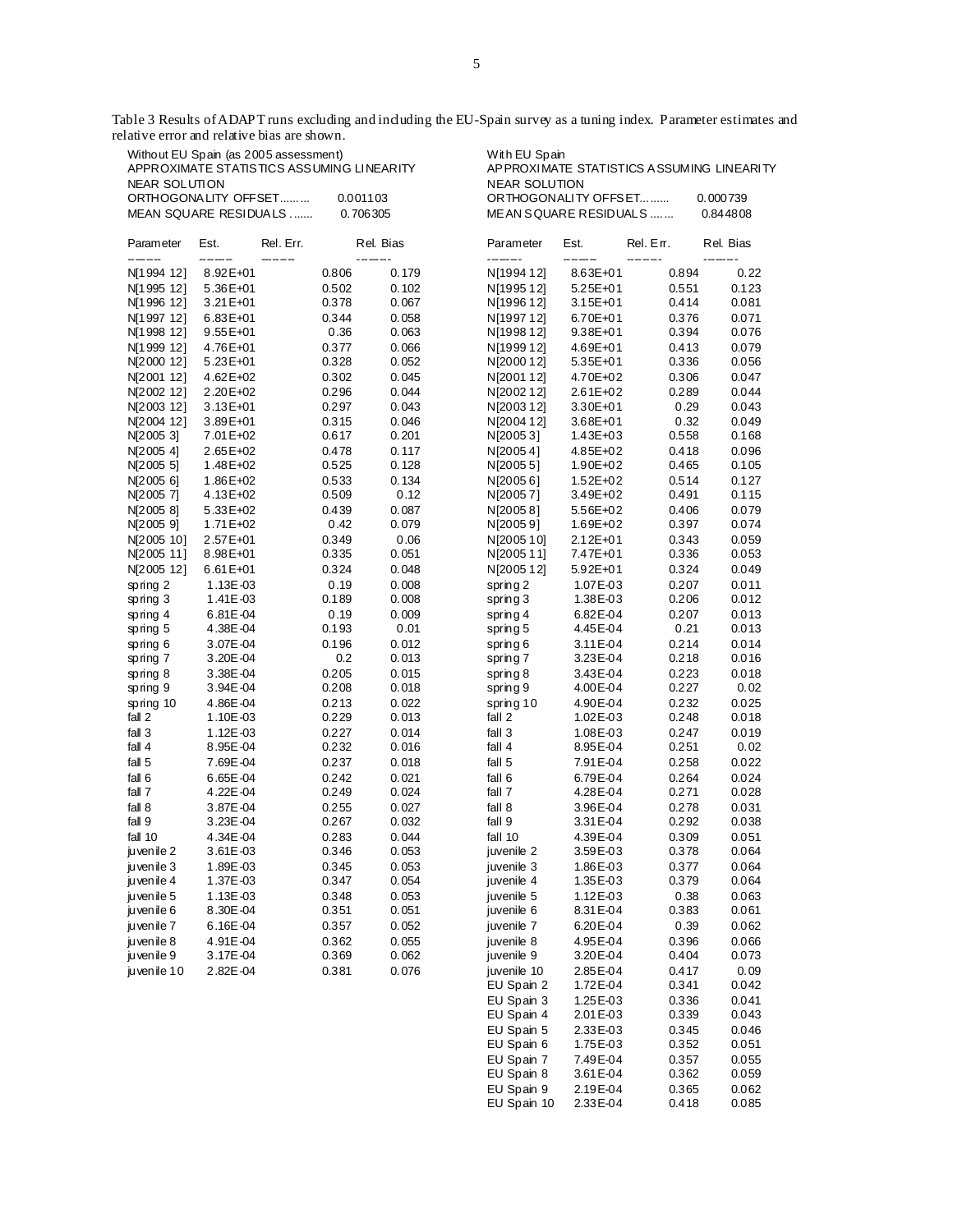

Fig. 1. Residuals from SPA fit to survey data for run including the spring, fall and juvenile surveys.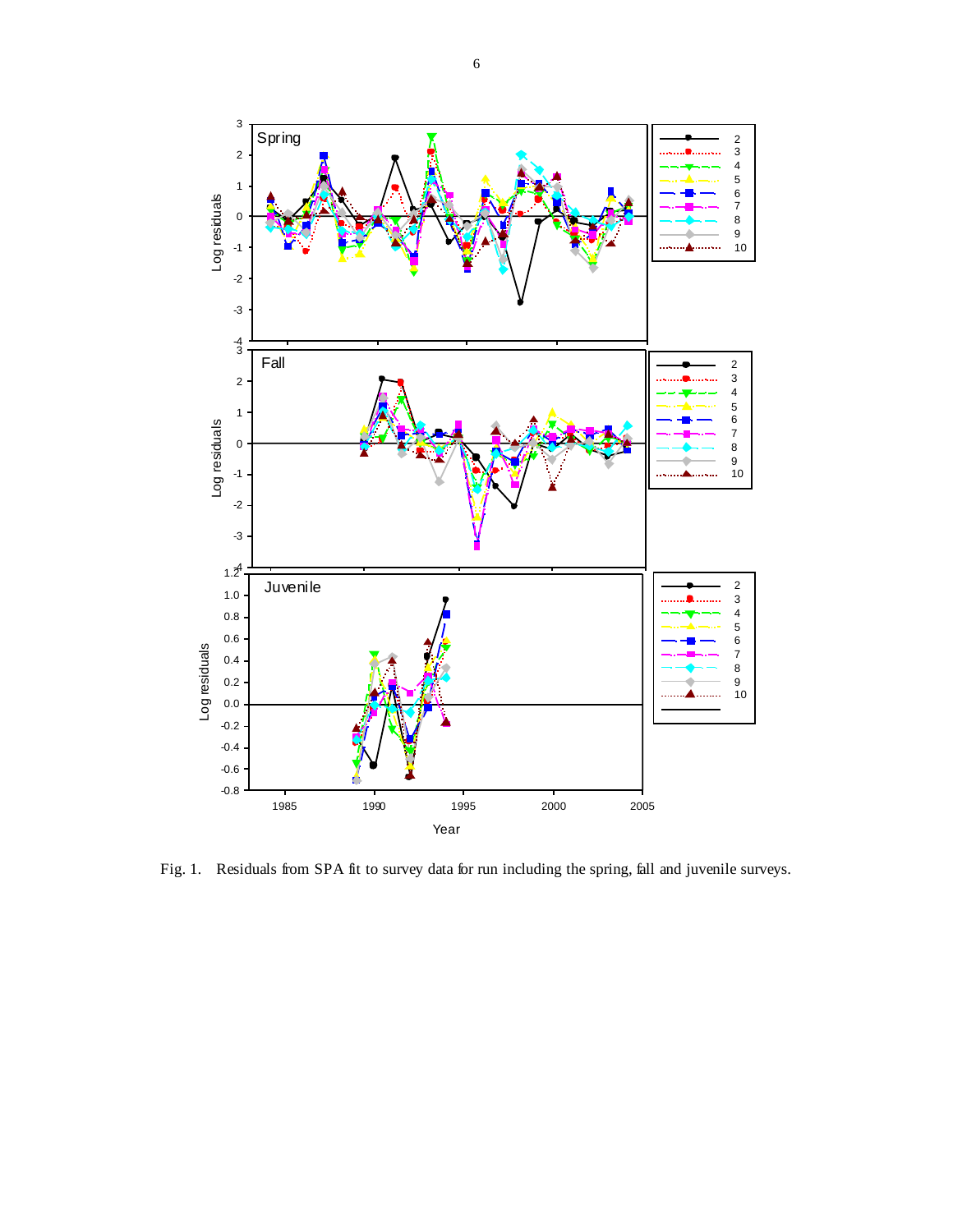

Fig. 2. Residuals from SPA fit to survey data for run including the spring and fall surveys.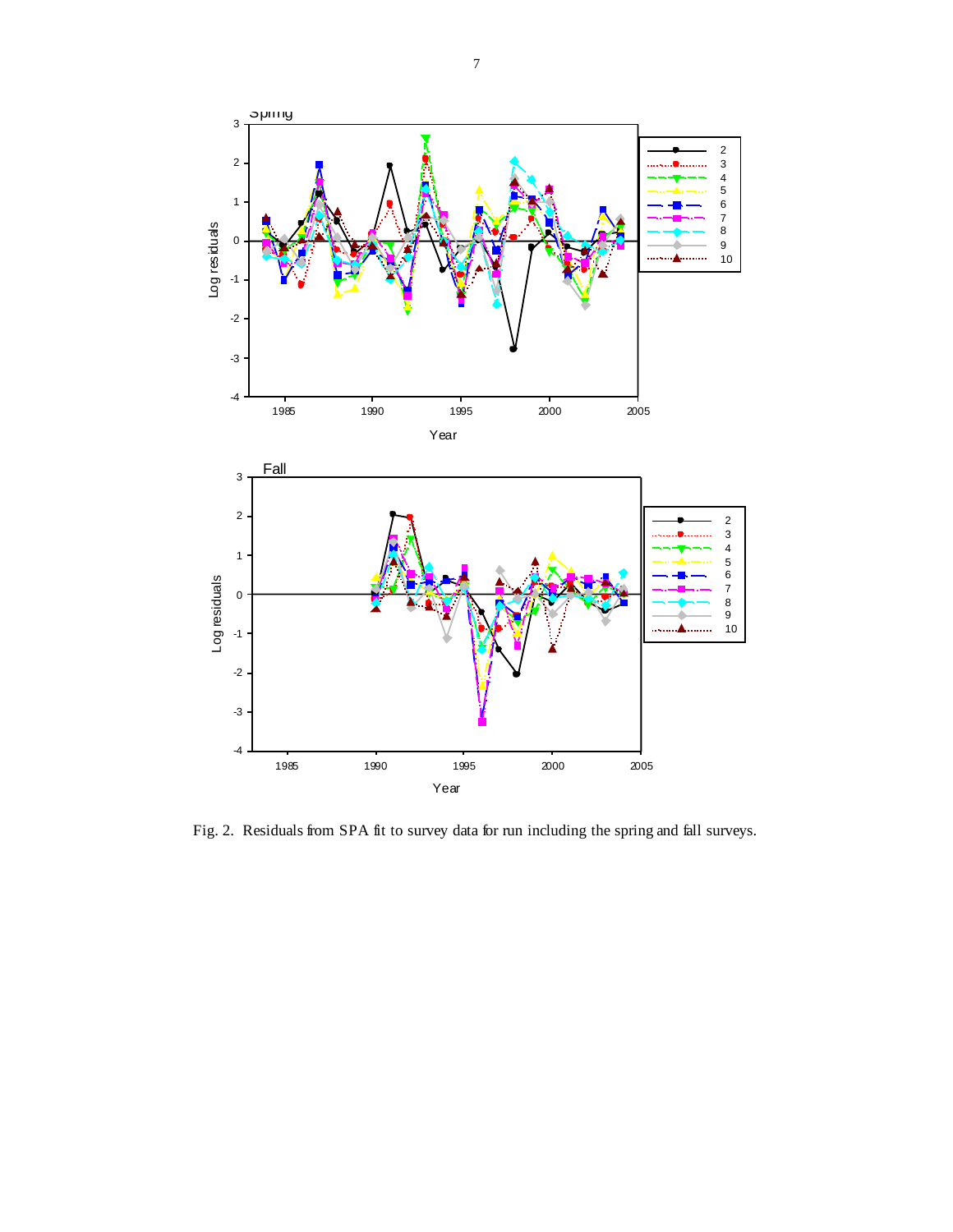

Fig. 3. Residuals from spring and fall surveys for SPA runs including (top) and excluding (bottom) the Canadian juvenile survey index. Symbols are as in figures 1 and 2.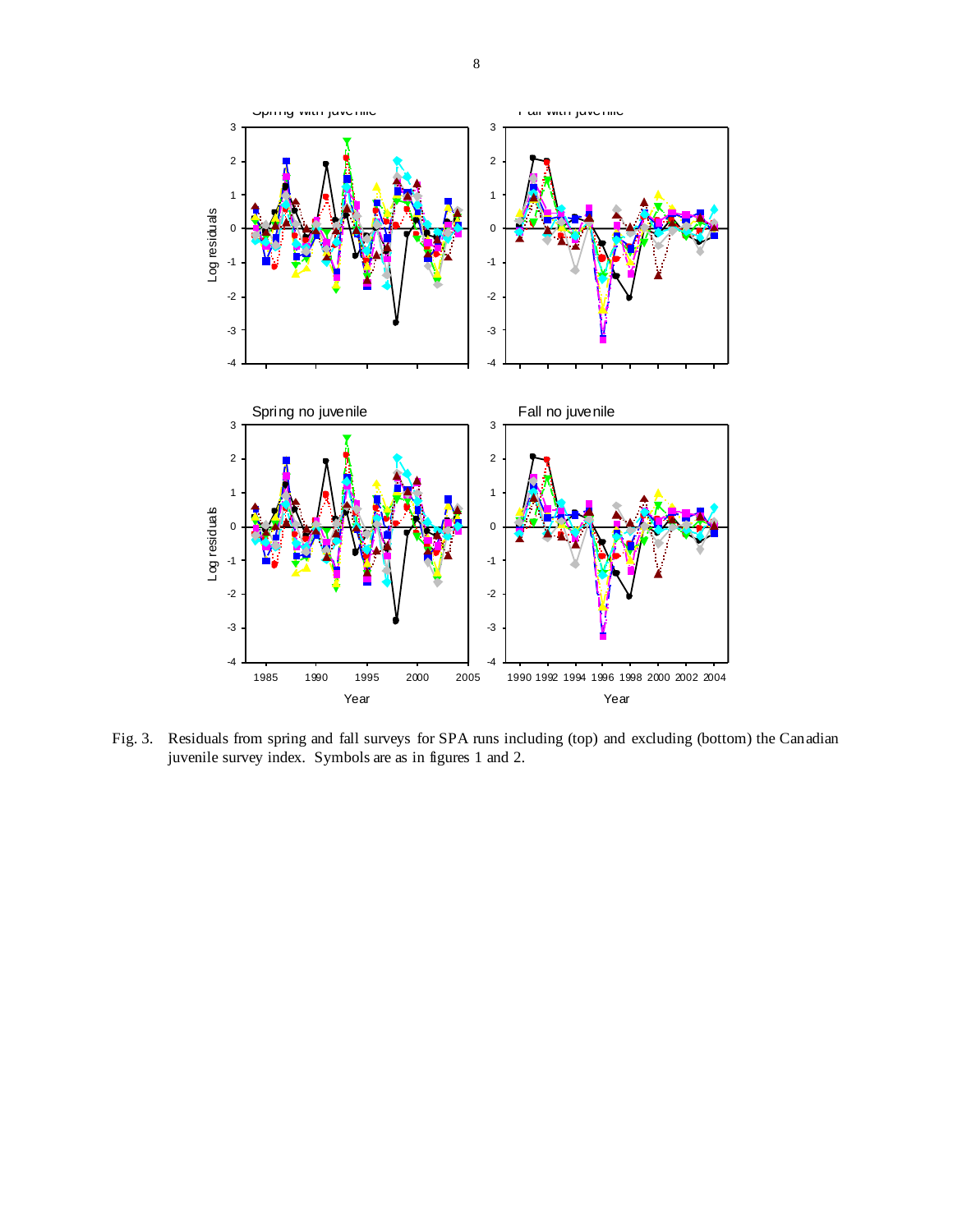

Fig. 4. Population estimates including and excluding the Canadian juvenile RV index.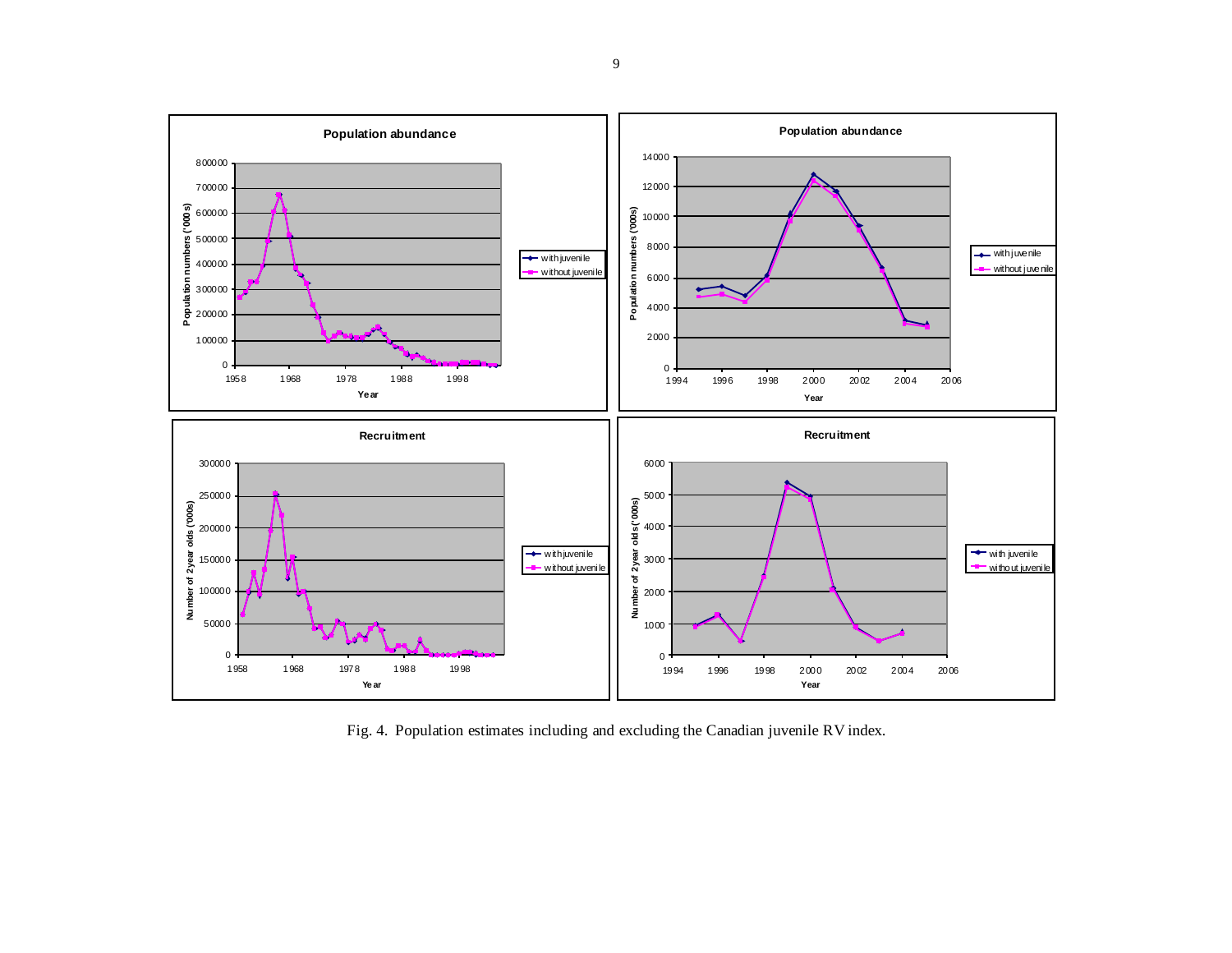

Fig. 5. Mean number per tow at age for Div. 3NO cod from the survey by EU-Spain.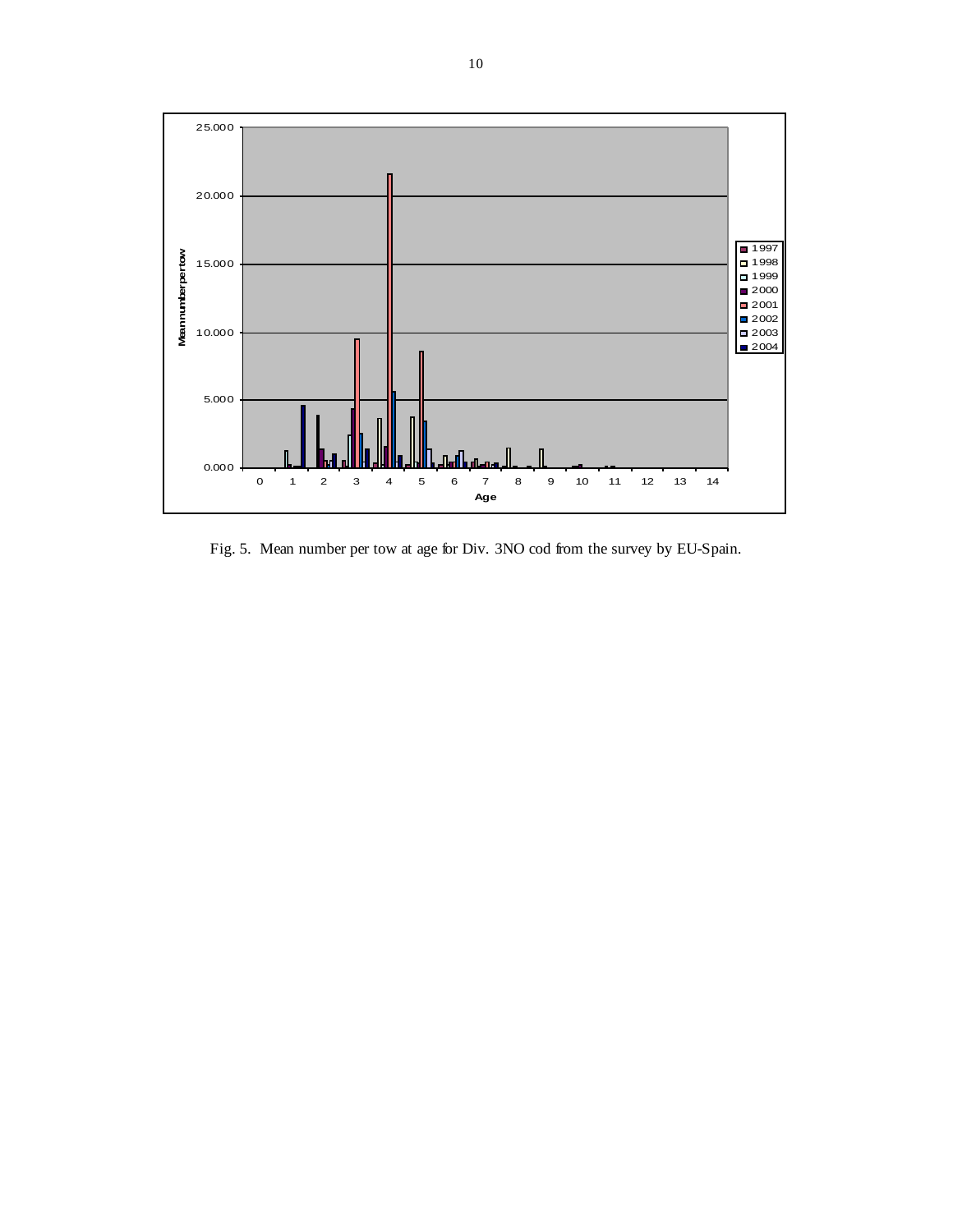

Fig. 6. Log residuals from spring, fall, juvenile and EU-Spain surveys for SPA runs including all four indices.